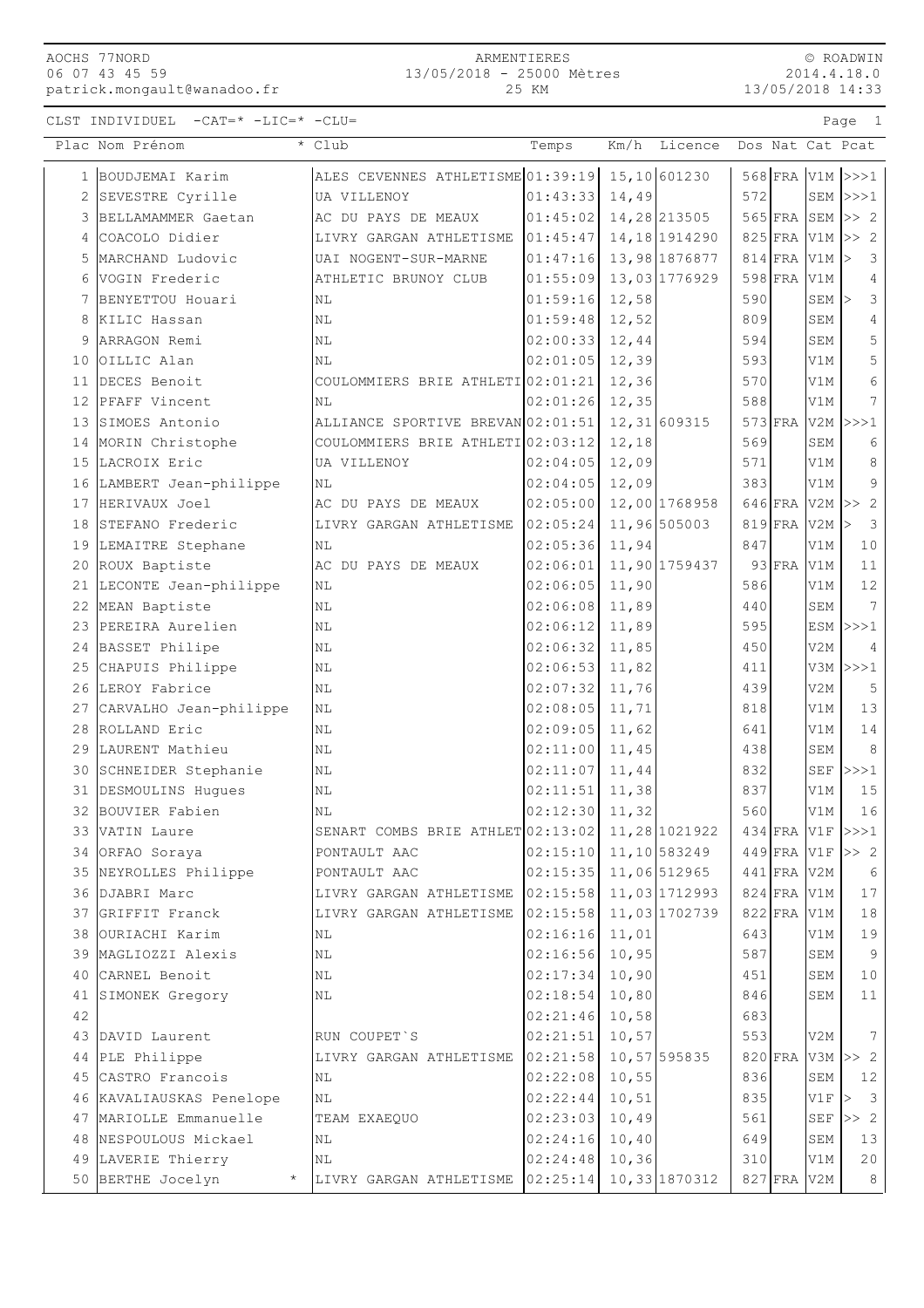| AOCHS 77NORD   |  |                             |
|----------------|--|-----------------------------|
| 06 07 43 45 59 |  |                             |
|                |  | patrick.mongault@wanadoo.fr |

© ROADWIN 2014.4.18.0 13/05/2018 14:33

CLST INDIVIDUEL -CAT=\* -LIC=\* -CLU= Page 2

|    | Plac Nom Prénom                 | * Club                            | Temps    | Km/h<br>Licence | Dos Nat Cat Pcat   |                      |                 |
|----|---------------------------------|-----------------------------------|----------|-----------------|--------------------|----------------------|-----------------|
|    | 51 PADIEU Vincent               | N <sub>L</sub>                    | 02:25:21 | 10, 32          | 597                | SEM                  | 14              |
|    | 52 RICHE Laurent                | PONTAULT AAC                      | 02:25:23 | 10,32 1849634   | 447 FRA V1M        |                      | 21              |
| 53 | TRIDON Pascal                   | TEAM RAIDLIGTH                    | 02:25:49 | 10,29 T235018   | 648                | V2M                  | 9               |
|    | 54 FOSSE Karine<br>$\star$      | CC THELLE                         | 02:26:14 | 10,26 1406340   | $591$ FRA          | V1F                  | 4               |
| 55 | BEIRNAERT Christelle            | N <sub>L</sub>                    | 02:26:20 | 10,25           | 314                | V1F                  | 5               |
| 56 | EL MEDHOUN Said                 | ΝL                                | 02:26:20 | 10, 25          | 599                | SEM                  | 15              |
|    | 57 FAVELIN Jean-marc            | ΝL                                | 02:26:47 | 10,22           | 604                | $V3M$ >              | 3               |
| 58 | BALOSSIER Jeremy                | $\rm NL$                          | 02:26:47 | 10, 22          | 829                | <b>SEM</b>           | 16              |
|    | 59 DENIS Gregory                | ΝL                                | 02:27:19 | 10,18           | 647                | SEM                  | 17              |
|    | 60 LABLANCHY Marc               | NL                                | 02:27:25 | 10,18           | 424                | V2M                  | 10              |
|    | 61 BESSEGE Claire               | ΝL                                | 02:27:28 | 10, 17          | 816                | SEF                  | 3<br>>          |
| 62 | BRUNET Laurent                  | PONTAULT AAC                      | 02:27:33 | 10, 17 1863387  | 444 FRA V1M        |                      | 22              |
| 63 | TROCELLIER Patrick<br>$\star$   | PONTAULT AAC                      | 02:27:33 | 10, 17 192005   | $443$ FRA          | V2M                  | 11              |
| 64 | DA SILVA Laetitia               | PONTAULT AAC                      | 02:27:34 | 10, 16 1863384  | $446$ FRA          | V1F                  | 6               |
| 65 | BRUNET Aurelie                  | PONTAULT AAC                      | 02:27:35 | 10, 16 1863391  | $445$ FRA          | SEF                  | 4               |
|    | 66 THOMAS Eric                  | NL                                | 02:28:42 | 10,09           | 592                | V2M                  | 12              |
|    | 67 NGUYEN Jessy                 | ΝL                                | 02:30:39 | 09,96           | 841                | SEF                  | $\mathsf S$     |
| 68 | FRENAIS Gautier                 | WIAME VRD                         | 02:30:52 | 09,94           | 555                | SEM                  | 18              |
|    | 69 TONDT Jerome                 | ΝL                                | 02:31:13 | 09,92           | 815                | V1M                  | 23              |
|    | 70 AITA Xavier                  | NL                                | 02:32:13 | 09,85           | 435                | SEM                  | 19              |
|    | 71   MARFELLA Bruno             | COURIR POUR ARMENTIERES           | 02:32:19 | 09,85           | 554                | V1M                  | 24              |
|    | 72 DUMARCHE Aurelien            | ΝL                                | 02:32:43 | 09,82           | 585                | SEM                  | 20              |
|    | 73 DAVID Cyril                  | NL                                | 02:33:11 | 09,79           | 828                | SEM                  | 21              |
|    | 74 NEDATI Rachide               | ΝL                                | 02:34:43 | 09,70           | 838                | V1M                  | 25              |
|    | 75 ANDRIES Fabien               | NL                                | 02:36:01 | 09,61           | 600                | SEM                  | 22              |
|    | 76 HAMLAOUI Philippe            | LIVRY GARGAN ATHLETISME           | 02:36:07 | 09,61 1518660   | 821 FRA V2M        |                      | 13              |
|    | 77 NEYROLLES Evelyne<br>$\star$ | PONTAULT AAC                      | 02:37:18 | 09,54 512964    | $442$ FRA V2F      |                      | >>>1            |
|    | 78 DEGUNST Stephane             | NL                                | 02:37:30 | 09,52           | 812                | V1M                  | 26              |
|    | 79 CARDOSO Philippe<br>$\star$  | LIVRY GARGAN ATHLETISME           | 02:38:25 | 09, 47 1838138  | 826 POR V1M        |                      | 27              |
|    | 80 HERVE Marie-laure<br>$\star$ | AO CHARENTON                      | 02:38:42 | 09,45 679532    | $817$ FRA          | <b>SEF</b>           | 6               |
|    | 81 REDOUANE Pierre              | NL                                | 02:42:26 | 09, 23          | 452                | V1M                  | 28              |
|    | 82 HAYOUN Philippe              | RUNNING NANTEUIL                  | 02:43:29 | 09,18           | 644                | SEM                  | 23              |
|    | 83 HAYOUN Franck                | $\rm NL$                          | 02:43:29 | 09,18           | 645                | V3M                  | $\overline{4}$  |
|    | 84 PEREIRA DA Vale willia*      | MARNE ET GONDOIRE ATHLET 02:43:36 |          | 09, 17 1330258  | 582 FRA V2M        |                      | 14              |
|    | 85 ROUSSEAU Fabienne<br>$\star$ | PONTAULT AAC                      | 02:44:08 | 09, 14 1549975  | $448$ FRA V2F >> 2 |                      |                 |
|    | 86 KOULMANN Jean-arnaud         | $\rm NL$                          | 02:44:27 | 09, 12          | 596                | V1M                  | 29              |
|    | 87 LEON Nicolas                 | ΝL                                | 02:45:27 | 09,07           | 851                | V1M                  | 30              |
| 88 | WOODROW Dany                    | $\rm NL$                          | 02:46:05 | 09,03           | 813                | V1F                  | 7               |
|    | 89 BARRUET Michel               | ΝL                                | 02:47:47 | 08,94           | 559                | V3M                  | 5               |
|    | 90 COURTEAUX Fabien             | N <sub>L</sub>                    | 02:48:01 | 08,93           | 557                | SEM                  | 24              |
|    | 91 ROSO Yannick                 | $\rm NL$                          | 02:48:01 | 08,93           | 830                | ${\tt SEM}$          | 25              |
|    | 92 DRUJON Perinne               | NL                                | 02:48:01 | 08,93           | 564                | $\operatorname{SEF}$ | $7\phantom{.0}$ |
|    | 93 MUGUET Richard               | NL                                | 02:49:05 | 08,87           | 584                | V1M                  | 31              |
|    | 94 DEBIERNE Olivier             | TEAM EXAEQUO                      | 02:51:00 | 08,77           | 563                | V2M                  | 15              |
|    | 95 WAUTHIER Pauline             | ΝL                                | 02:52:55 | 08,67           | 845                | SEF                  | $\,8\,$         |
|    | 96 JACOB Philippe               | $\rm NL$                          | 02:53:40 | 08,64           | 642                | V1M                  | 32              |
|    | 97 HAYET David                  | COURIR POUR ARMENTIERES           | 02:57:11 | 08,47           | 556                | V1M                  | 33              |
|    | 98 SADONES Jocelyne             | ES SAINT PATHUS-OISSERY 02:57:44  |          | 08, 44 1241465  | 844 FRA V2F        |                      | 3<br>$\vert$    |
| 99 | JARRY Marie-laure               | ΝL                                | 02:58:25 | 08,41           | 849                | V2F                  | 4               |
|    | 100 DAVID Brigitte              | RUN COUPET'S                      | 03:02:24 | 08, 22          | 552                | V2F                  | 5               |